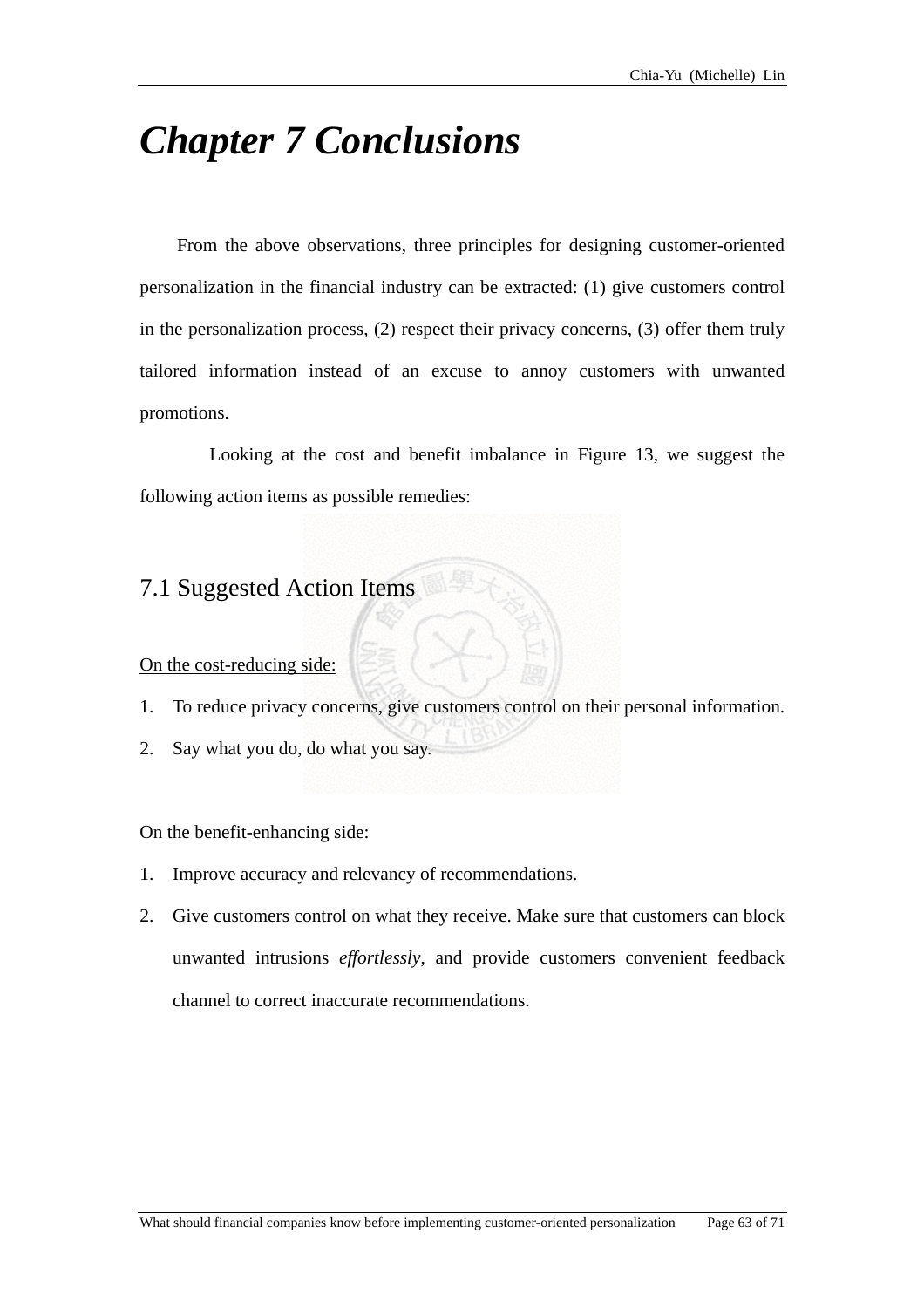## *7.1.1 Actions items for the cost-reducing side*

Customers consider their data their property. Companies should not assume that just because customers' personal data is stored in your database, you are entitled to do whatever you like with that data. Our survey revealed that it is essential to customers that companies obtain their consent on data usage. Unauthorized use of data irritates customers. Further, customers need an easy to understand privacy statement. Data collection should be confined to a need-to-know basis. Customers generally have no problem giving their data provided that they can understand and agree with why certain data has to be collected, used for certain purposes, or shared with specific affiliates of the company. In other words, as long as companies can convince customers that certain data collection is for customers' own good, customers are unlikely to resist data revelation. However, perhaps the most important is that companies must live up to their promise. Customers of financial firms are sensitive to the trustworthiness of the company because their sensitive and private information is in the hands of these firms. Once then news of security or privacy breach gets publicized, customer trust collapses quickly and easily. In short, financial firms should say what you do, and do what you say.

## *7.1.2 Actions items for the benefit-enhancing side*

### Improve Accuracy and Relevancy of Personalization Results

Consumers hold great expectations for personalization. They all looked forward to the day when a *well-executed* personalization could be at their service. Note that the 'personalization' the panelists had in mind when answering this question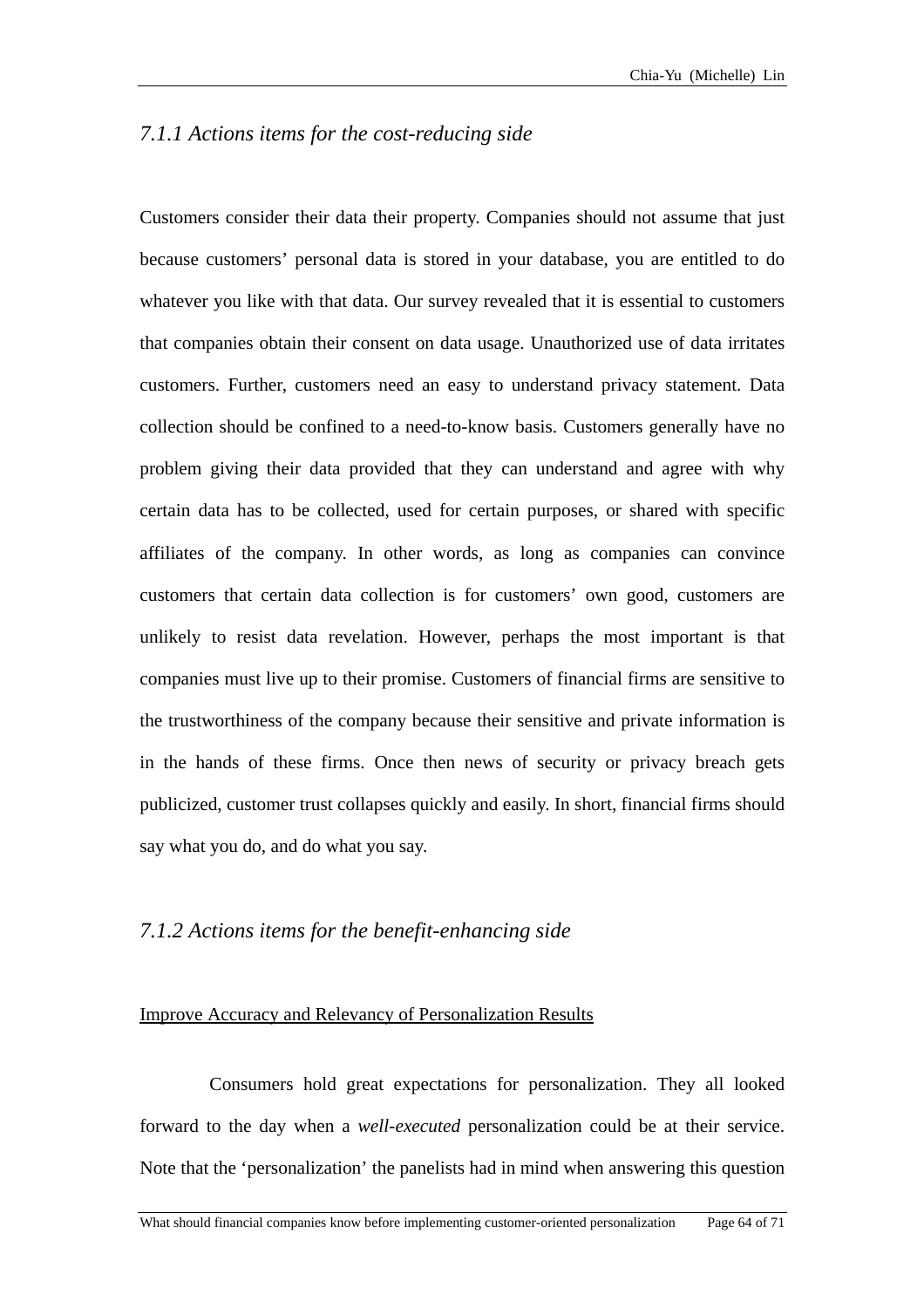is the *ideal* state of personalization, i.e. delivering the right product at the right time and place via the right channel. Unfortunately, when asked how well the financial numbers, called everyone on the list, and tried to push you a product within one minute." industry is doing in personalization, ten out of ten panelists gave a 1, 2, or 3 rating on a scale of 1 (poor) to 5 (good). They all expressed the desire to see some improvements. Among the panelists who are Internet users, there is a consensus that the most observable personalization occurs on the Internet. They found the Internet a very convenient channel and they have greatly reduced their visits to branches. Delivery of financial news or analysis can also play a partial role of a financial advisor. However, they all agreed that there is still an information overload and companies could do a better job filtering and personalizing the web content. There is also an equal consensus that promotion is the least personalized area. Direct mails knock on customers' door everyday but few of them are personalized. Consequently, customers at most give it a two-second glance before it flies toward the trashcan. Some ads take the direct trip from mailbox to trashcan. For customers, personalization simply becomes companies' excuse to share customer data for the purpose of cross-selling activities, many of which still pay little attention to what customers truly need. To quote one panelist: "I felt as if they just got a list of names and phone

One aspect easily overlooked by financial institutes is that customers of different levels of financial knowledge require different communication modes. Some customers do not have much financial knowledge, whereas others have extensive knowledge and experience. Therefore when in contact with customers with little financial knowledge, jargons should be avoided -- use simple language and be patient. But finance/investment pros do not need long explanations, for they can surely wear this type of customers out. It is best to segment the customers in accordance with their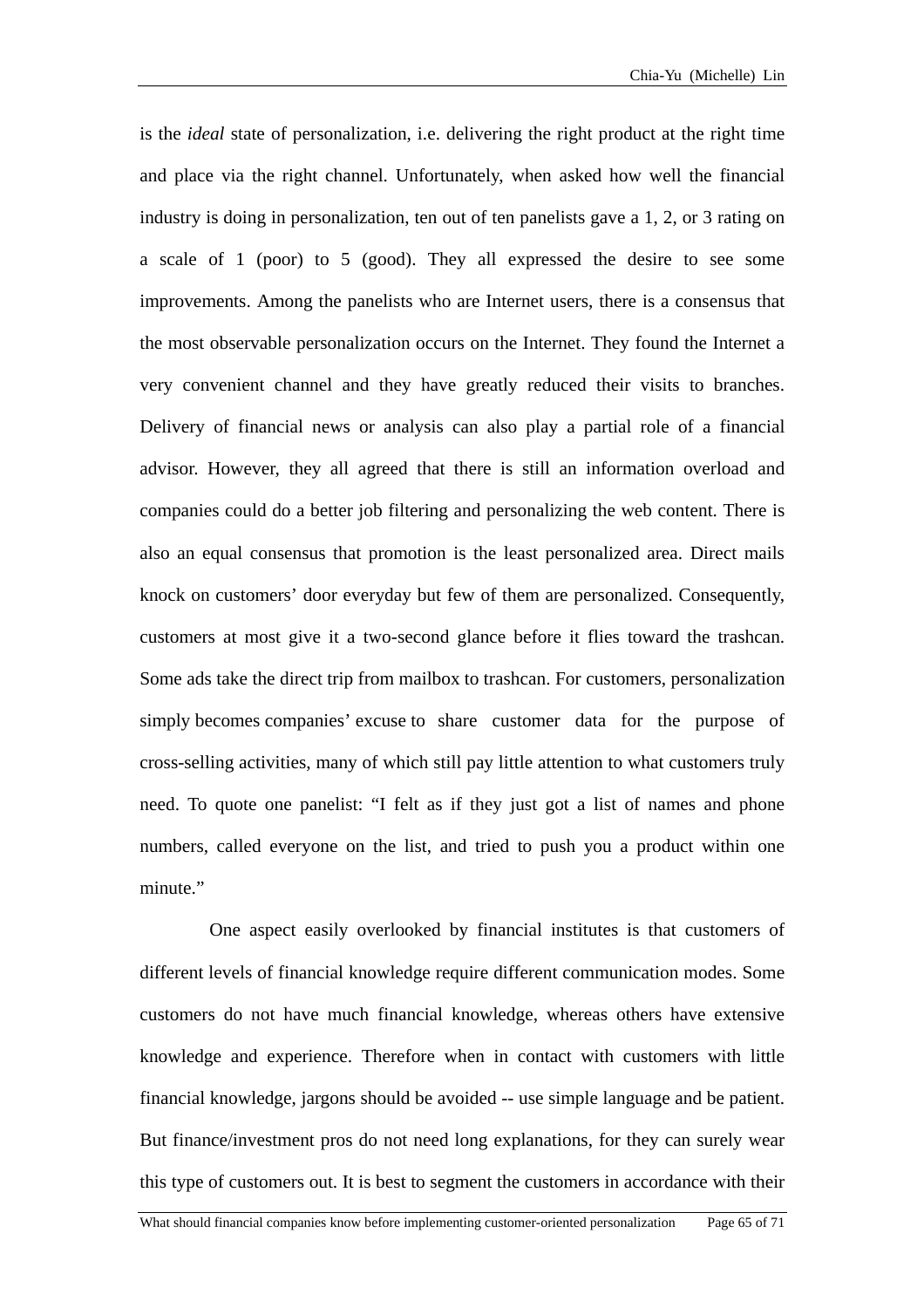financial knowledge, and to train advisors to personalize communication with customers of varying financial knowledge.

#### Provide a *Convenient* Feedback Channel that Empowers Customers with Control

Some content providers do not provide a feedback channel. No matter how you can "observe behind the scene" to learn, isn't it best when customers are willing to, or even want to tell you explicitly what they think and want? For the customers who are willing to take the time to do so, they would be irritated or even infuriated when they find that the company does not even have a channel for them to voice their opinion. Most of them will give up and switch to competitor when the chance comes. Even if the company does not lose that particular client, it still incurs a greater loss by missing the opportunity to learn from that customer, who might represent the thoughts of many others. A similar but worse scenario occurs when a customer gives a direct request but nothing is changed. Many panelists have the experience of direct personal requests, such as asking for an address change or discontinuation of account statement mailing, not executed pronto. Had it been an inconsequential suggestion, they wouldn't mind too much. But what bothered them the most is that they requested something that is, in their opinion, their right to see it executed immediately. Mails still go to the old address for months, and account statements did not stop to come until the client got so irritated that he closed the account eventually.

Note that it is not enough just to have *any* feedback channel; the channel must be easy and convenient to use. Customers generally do not like to give feedback because it costs them time and effort; further, customers sometimes have the attitude that their feedback will not make any difference, which is sadly true in many cases. As a result, they simply tolerate the current situation or try to find an alternative. A